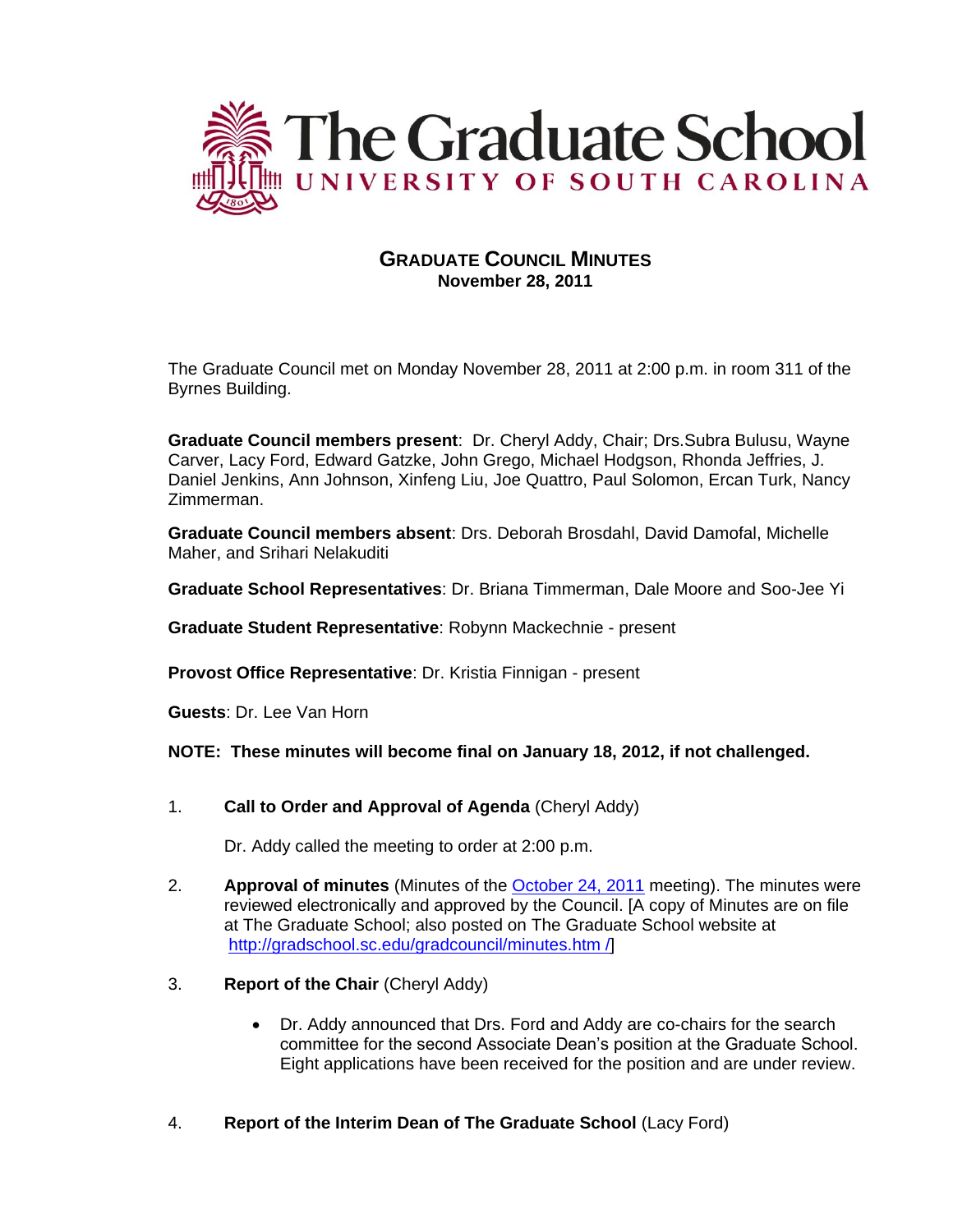No report

5. **Report of the Associate Dean / Secretary of the Graduate Council**  (Nancy Zimmerman)

No report

- 6. **Report of the Graduate Student Association Representative** (Robyn Mackechnie)
	- Ms. Mackechnie announced the last Graduate Student Association Newsletter for the Fall semester has been posted online ([http://www.sa.sc.edu/sg/files/2011/10/gsa-newsletter-november](http://www.sa.sc.edu/sg/files/2011/10/gsa-newsletter-november-december-2011.pdf)[december-2011.pdf](http://www.sa.sc.edu/sg/files/2011/10/gsa-newsletter-november-december-2011.pdf))
	- Ms. Mackechnie informed the Council of an upcoming position letter concerning Graduate and Teaching Assistantships on the matters of: o Flexibility to work outside the University

Dr. Addy responded that the change proposed by the Graduate Students is currently contrary to policy ACAF

4.00(http://www.sc.edu/policies/acaf400.pdf). The current policy states that full-time graduate assistants are not allowed to work outside the University. She also reported that the Graduate Council endorsed a revision of ACAF 4.0 that would place responsibility for monitoring and evaluating graduate assistance with the unit funding the assistantship, not the Graduate School. An additional purpose of the revision is to assure students due process and the setting of clear performance expectations.

Dr. Ford announced that any issues concerning graduate assistantships, except for the Presidential fellowship and those administered by the Graduate School, should be handled directly by the issuing department because the funding originates from the department. Student issues and complaints should first be brought to the attention of the program's graduate director, then the chair, and finally the dean or associate dean of that college.

- 7. **Report of the Academic Policy and Practices Committee** (Joseph Quattro)
	- Dr. Quattro provided that the committee has been discussing suggestions for streamlining (or making more transparent) progression through the doctoral program. Discussed suggestions were brought before the Graduate Director's meeting on November 16, 2011,by Dr. Addy. These include:
		- o Extending the completion period from eight to ten years (to be in line with peer institutions and other programs within the University, and to reduce the number of credit hours that require revalidation)
		- o Discussions on the 50% credit rule for transfer students or students who have the MS and have enrolled in a PhD program
		- o Thoughts about committee membership, especially a more liberal set of rules for faculty sitting on interdisciplinary committees outside of their tenure homes

Dr. Quattro interluded the following two points arose from the Director's meeting by Dr. Ford and attendees. These topics will be further discussed at the future Policy and Practices meeting:

o What is the qualifying exam and its purpose?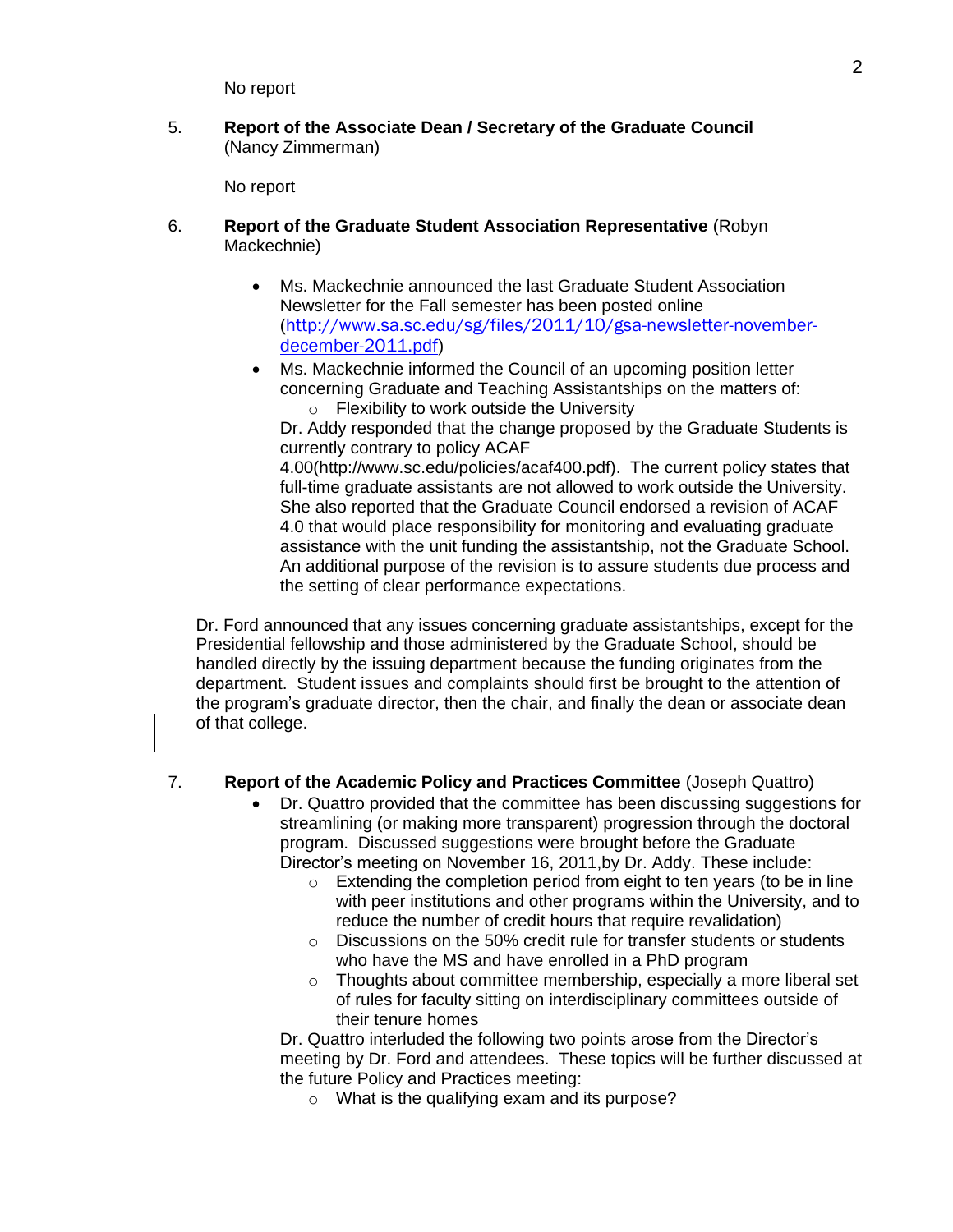$\circ$  To change create a firmer understanding of the doctoral admission to candidacy and review a change in policy that would align candidacy with ABD status.

Dr. Addy described her understanding of qualifying exams and doctoral admission to candidacy. She noted that these descriptions can differ by department and that a survey of doctoral programs may be needed. Dr. Addy stated the policy needs to be flexible enough to cover the diversity existing across the University. She also advised that the committee not only discuss what defines a qualifying exam or admission to candidacy but discuss labels for these steps within the doctoral degree process.

Dr. Zimmerman offered several options for changing the admission to candidacy and qualifying exam policies. These included:

- Admission to candidacy can be altered to 'post comp' rather than 'post qualifying' as seen in many other peer institutions
- Uncoupling the program of study from the admission to candidacy requirement
- Removing the qualifying exam requirement from the Graduate School but allowing the requirement to remain if within each department

Dr. Lacy commented that the policy being created should be meaningful internally but also with the outside world. Departments should, if they are not doing so already, align with their peer disciplines nationally. He elaborated that we are not trying force a discipline into a definition that would be outside the norm for that discipline but still any requirement must be meaningful to each discipline. He agreed with Dr. Addy that a survey of program requirements might be useful.

8. **Report of the Committee on 500/600 Level Courses, Distance Education, and Special Courses** (Nancy Zimmerman)

Faculty Senate Committee on Curricula and Courses met on Friday, November 11, 2011.

## **500-600 Level course approvals:**

ANTH 600 [ENG 680 and LING 600] – new and cross-listing ENG 680 [ANTH 600 and LING 600] – cross-listing and description LING 600 [ANTH 600 and ENG 680] – cross-listing and description CHEM 541 – prerequisite/corequisite CEM 542 – prerequisite SPTE 501 – new SPTE 530 – change course number to 320 and prerequisite  $MUED$  551 – new MUED 552 – new MUED 533 – prerequisite MUED 534 – prerequisite

The next meeting of the Committee on Curricula and Courses will be held January 13, 2011, at 1:00 PM in Byrnes 311.

## **DED approvals:**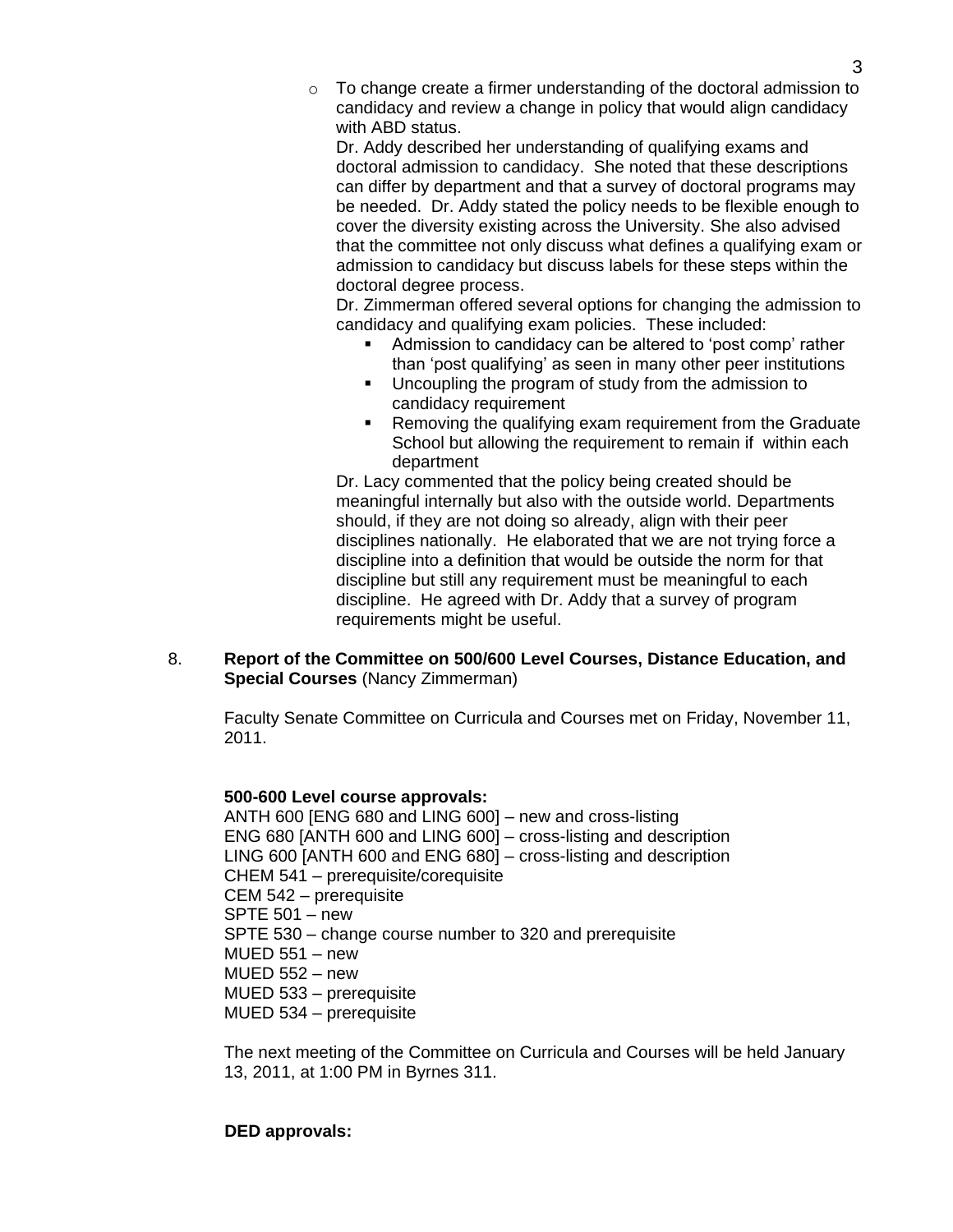**Spring 2012**  EDTE J713 Action Research Capstone Seminar (3) EDHE J737 Legal Aspects of Higher Education (3)

9. **Fellowships and Scholarships Committee** (Wayne Carver)

No report

10. **Report of the Science, Math, and Related Professional Program Committee**  (John Grego)

No report

11. **Report of the Humanities, Social Sciences, Education, and Related Professional Programs Committee** (Paul Solomon)

## **COLLEGE OF ARTS AND SCIENCES** *Psychology*

Academic Program Action Proposal/Bulletin Change:

**APPROVED**

## [AOE QMP change for Experimental Psychology](http://gradschool.sc.edu/gradcouncil/curr_docs/APAEXPPSYCAOEQMP_201141.pdf)

The current proposal provides a rationale for the development of a formal graduate Area of Emphasis (AOE) in Quantitative Methods in Psychology for the Experimental Psychology Doctoral Program. The program would serve to strengthen the USC Psychology Department and the greater University of South Carolina in several important ways. It should be noted an area of emphasis already exists, but there are no curricular requirements attached to it.

First, advanced methodology is extremely important in the behavioral sciences and has recently been shown increasing attention by several fields in the behavioral sciences, particularly psychology. A seminal American Psychologist article on the graduate training practices for statistics and methodology in Psychology highlighted the lack of training programs and underutilization of advanced methodologies (Aiken, West, & Millsap, 2009). This publication has served to motivate the field to place increasing emphasis on the development of doctoral programs' statistical training. The unique statistical and methodological challenges in behavioral sciences research along with the field's growing interest in advanced methods is a significant justification for developing a formalized AOE option in the Experimental Doctoral Program in the Psychology Department at the University of South Carolina.

An AOE would enhance the research mission of the program and department. It would attract quantitative faculty and quantitatively oriented graduate students to the department. Because sophisticated quantitative methods are a key component of many research papers and grant applications in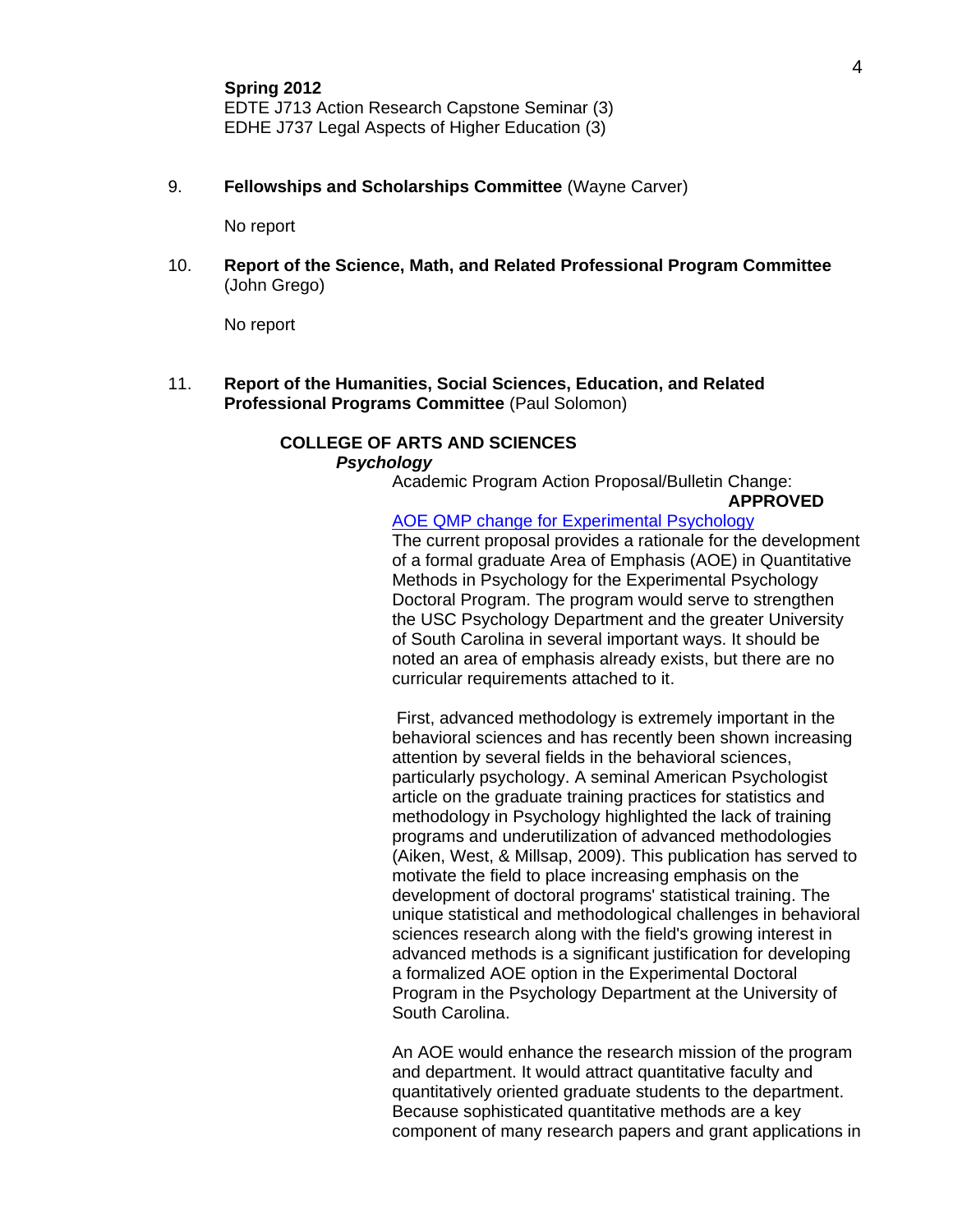the social sciences, the training provided under this AOE would support the research productivity of our students and the faculty they work for.

Additionally, a quantitative AOE will help to attract the highest level graduate students to our program and make them more competitive when they reach the job market. Given the growing interest in advanced quantitative methods in psychology and lack of existing adequate training programs the value of psychologists with quantitative skills has increased. Students with formally designated quantitative specialty training would be more competitive for academic and clinical positions. This is especially true for experimental psychologists who frequently utilize specialized technology requiring specialized analytic techniques.

[Effective: Spring 2012]

Academic Program Action Proposal/Bulletin Change: **APPROVED**

[AOE QMP new for Clinical-Community Psychology](http://gradschool.sc.edu/gradcouncil/curr_docs/APACCPSYCHAOEQMP_201141.pdf) The current proposal provides a rationale for the development of a formal graduate Area of Emphasis (AOE) in Quantitative Methods in Psychology for the Clinical-Community Psychology Doctoral Program. The program would serve to strengthen the USC Psychology Department and the greater University of South Carolina in several important ways.

First, advanced methodology is extremely important in the behavioral sciences and has recently been shown increasing attention by several fields in the behavioral sciences, particularly psychology. A seminal American Psychologist article on the graduate training practices for statistics and methodology in Psychology highlighted the lack of training programs and underutilization of advanced methodologies (Aiken, West, & Millsap, 2009). This publication has served to motivate the field to place increasing emphasis on the development of doctoral programs' statistical training. The unique statistical and methodological challenges in behavioral sciences research along with the field's growing interest in advanced methods is a significant justification for developing a formalized AOE option in the Clinical-Community Doctoral Program in the Psychology Department at the University of South Carolina.

An AOE would enhance the research mission of the program and department. It would attract quantitative faculty and quantitatively oriented graduate students to the department. Because sophisticated quantitative methods are a key component of many research papers and grant applications in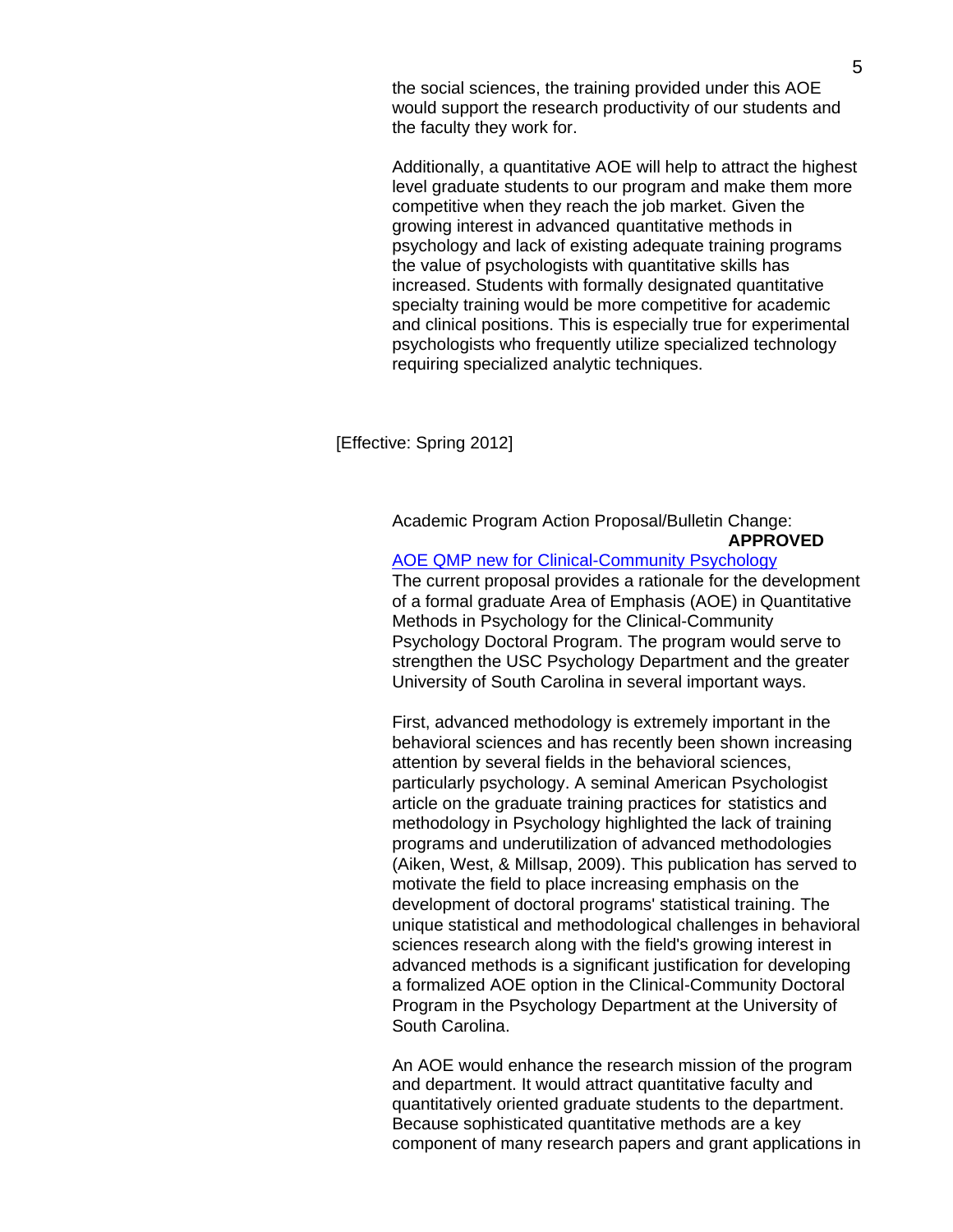the social sciences, the training provided under this AOE would support the research productivity of our students and the faculty they work for.

[Effective: Spring 2012]

Academic Program Action Proposal/Bulletin Change:

**APPROVED**

## [AOE QMP new for School Psychology](http://gradschool.sc.edu/gradcouncil/tracking_detail.asp?acad=2011-2012&chart=Humanities)

The current proposal provides a rationale for the development of a formal) in Quantitative Methods in Psychology in the School Psychology Doctoral Degree Program. The AOE would serve to strengthen the USC Psychology Department and the greater University of South Carolina in several important ways.

First, advanced methodology is extremely important in the behavioral sciences and has recently been shown increasing attention by several fields in the behavioral sciences, particularly psychology. A seminal American Psychologist article on the graduate training practices for statistics and methodology in Psychology highlighted the lack of training programs and underutilization of advanced methodologies (Aiken, West, & Millsap, 2009). This publication has served to motivate the field to place increasing emphasis on the development of doctoral programs' statistical training. The unique statistical and methodological challenges In behavioral sciences research along with the field's growing interest in advanced methods is a significant justification for developing a formalized AOE option in the School Psychology Doctoral Program in the Psychology Department at the University of South Carolina.

An AOE would enhance the research mission of the program and department. It would attract quantitative faculty and quantitatively oriented graduate students to the department. Because sophisticated quantitative methods are a key component of many research papers and grant applications in the social sciences, the training provided under this AOE would support the research productivity of our students and the faculty they work for.

[Effective: Spring 2012]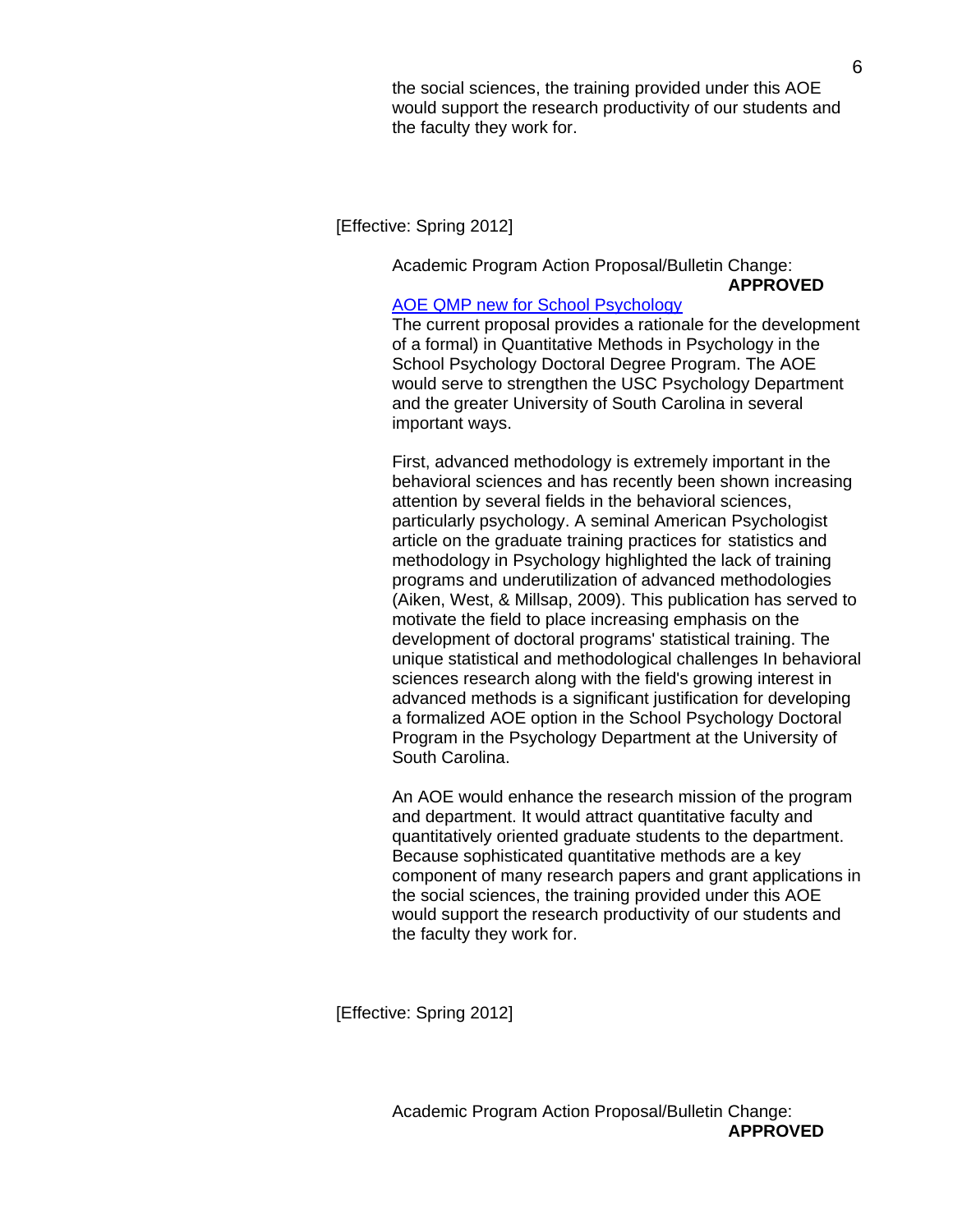[Experimental Psychology removal of 4 Concentrations](http://gradschool.sc.edu/gradcouncil/curr_docs/APAPSYCHDELETE4AOE_201141.pdf)

- a. Cognitive Psychology
- b. Cognitive Neuroscience
- c. Behavioral Neuroscience
- d. Developmental Psychology

The Ph.D. program in Experimental Program has listed a total of five areas of emphasis in the *Graduate Bulletin*. We would like to delete four of those areas --namely Behavioral Neuroscience, Cognitive Psychology, Cognitive Neuroscience and Developmental Psychology. When we originally used the term area of emphasis, we were doing so to describe areas of expertise in our faculty and thus areas in which we can provide excellent research training. Since that time, areas of emphasis/concentrations has come to mean a set of courses and we do not wish to specify a specific set of courses in any of these areas. It would make our program too rigid and detract from the inherently interdisciplinary nature of training in our field. We will remove all mention of areas of emphasis from our website, Graduate Handbook and of course the *Graduate Bulletin*.

There will be/has been another set of forms for the area of emphasis in Quantitative Psychology which will specify a set of courses.

[Effective: Spring 2012]

Course Change Proposal: **APPROVED** [Psychology removal of 18 courses](http://gradschool.sc.edu/gradcouncil/curr_docs/CCPPSYCHINACTIVES_201141.pdf)

a. PSYC 704 Group Dynamics

- b. PSYC 713 Survey of Psychoeducational Tests and Assessment
- c. PSYC 717 Survey of Personality Theories
- d. PSYC 720 Psychological Intervention with Children and Families
- e. PSYC 721 Developmental Psychopathology and **Resilience**
- f. PSYC 728 Laboratory in Community Study
- g. PSYC 733 Neuropsychological Syndromes in Childhood
- h. PSYC 735 Survey of Psychopharmacology
- i. PSYC 743 Theory and Practice of Mental Health Consultation II
- j. PSYC 750 Psychology of Women
- k. PSYC 780 Behavior Therapy
- l. PSYC 781 Behavior Therapy Practicum: Adults
- m. PSYC 791 College Teaching of Psychology II
- n. PSYC 826 Family Psychotherapy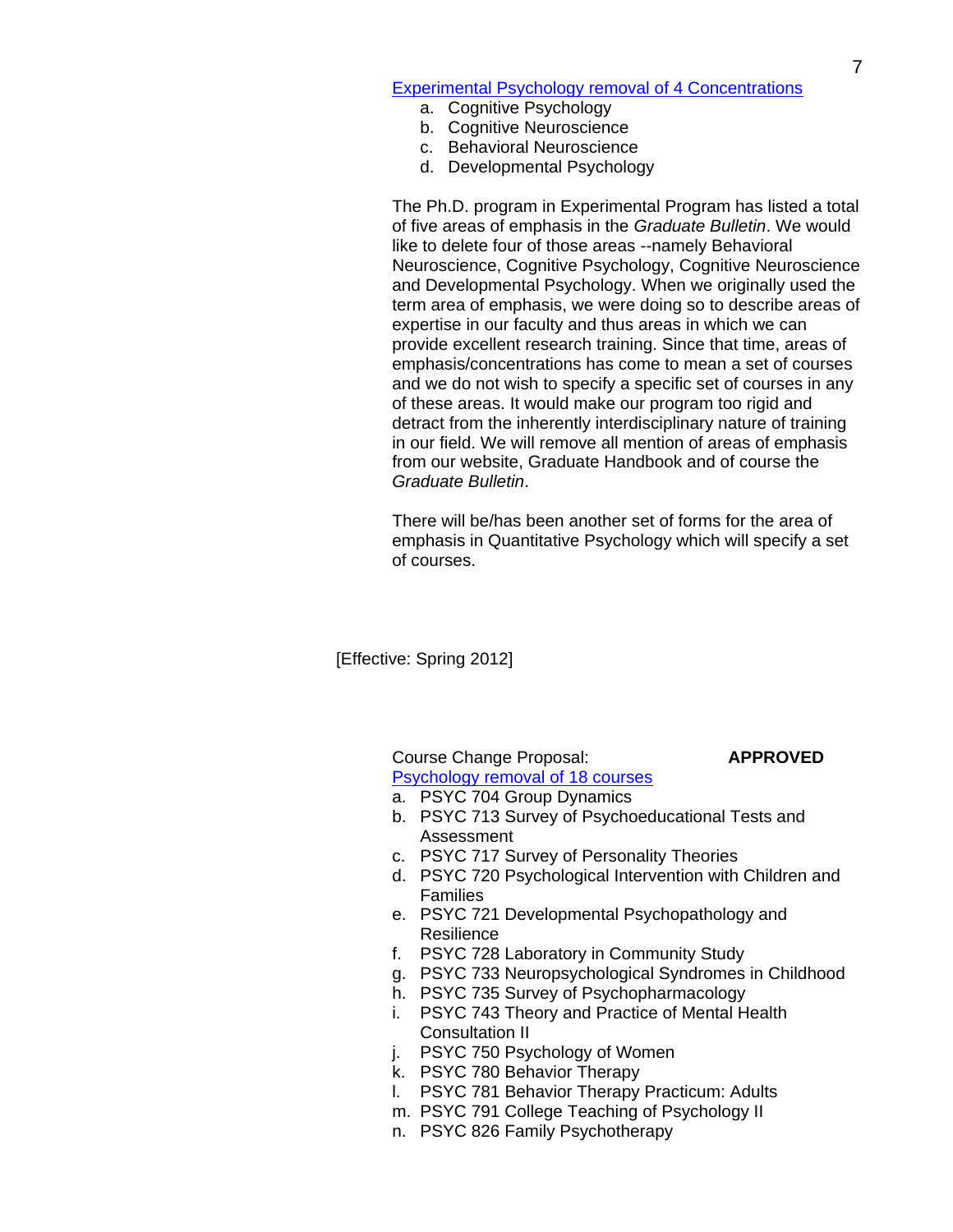- o. PSYC 834 Experimental Psychopathology
- p. PSYC 836 Seminar in Psychopharmacology
- q. PSYC 837 Psychological Test Construction
- r. PSYC 842 Seminar in Mental Retardation

The Department of Psychology requests removal of these courses from the *graduate bulletin* as they have been inactive for approximately 10 years and are not required courses for the department's graduate curriculum.

[Effective: Spring 2012]

#### *History*

Academic Program Action Proposal/Bulletin Change: **APPROVED**

#### [HIST Two concentration changes](http://gradschool.sc.edu/gradcouncil/curr_docs/APAHISTLATIN_201141.pdf)

- a. Add: History of Science, Technology and Environment
- b. Add: Latin America
- c. Delete: Ancient world, and Medieval world

We wish to add two new concentrations to the PhD in History for the class enrolling in the fall of 2012: 'Latin America' and 'History of Science, Identity and Economic Development' concentration and we believe that creating a specific concentration in these two areas will better serve our students' interest, both in the program here and on the job market.

Latin America is a vibrant field in the discipline of history, and a field in which there are a large number of jobs. Since 2006 we have hired two new faculty who regularly teach graduate seminars in the field, and many of our students do Latin American history as their second or third field (it is one of the most common non-US second and third fields). However when students take a comprehensive exam following course work in this area cannot officially label it as such, since we do not offer this concentration. Our regular rotation is to offer at least three Latin American courses every four semesters, so students would be able to fulfill the major field requirement for four reading courses within 5 semesters. Students could also take a course outside the department. We believe we have the faculty numbers and student interest to offer a rigorous and diverse (from the 18th to 20th centuries and from the Caribbean to the Andes) field in Latin American history.

The History of Science, Technology, and the Environment is the fastest growing segment of the history department. Since 2004 four new faculty have been hired; there are five faculty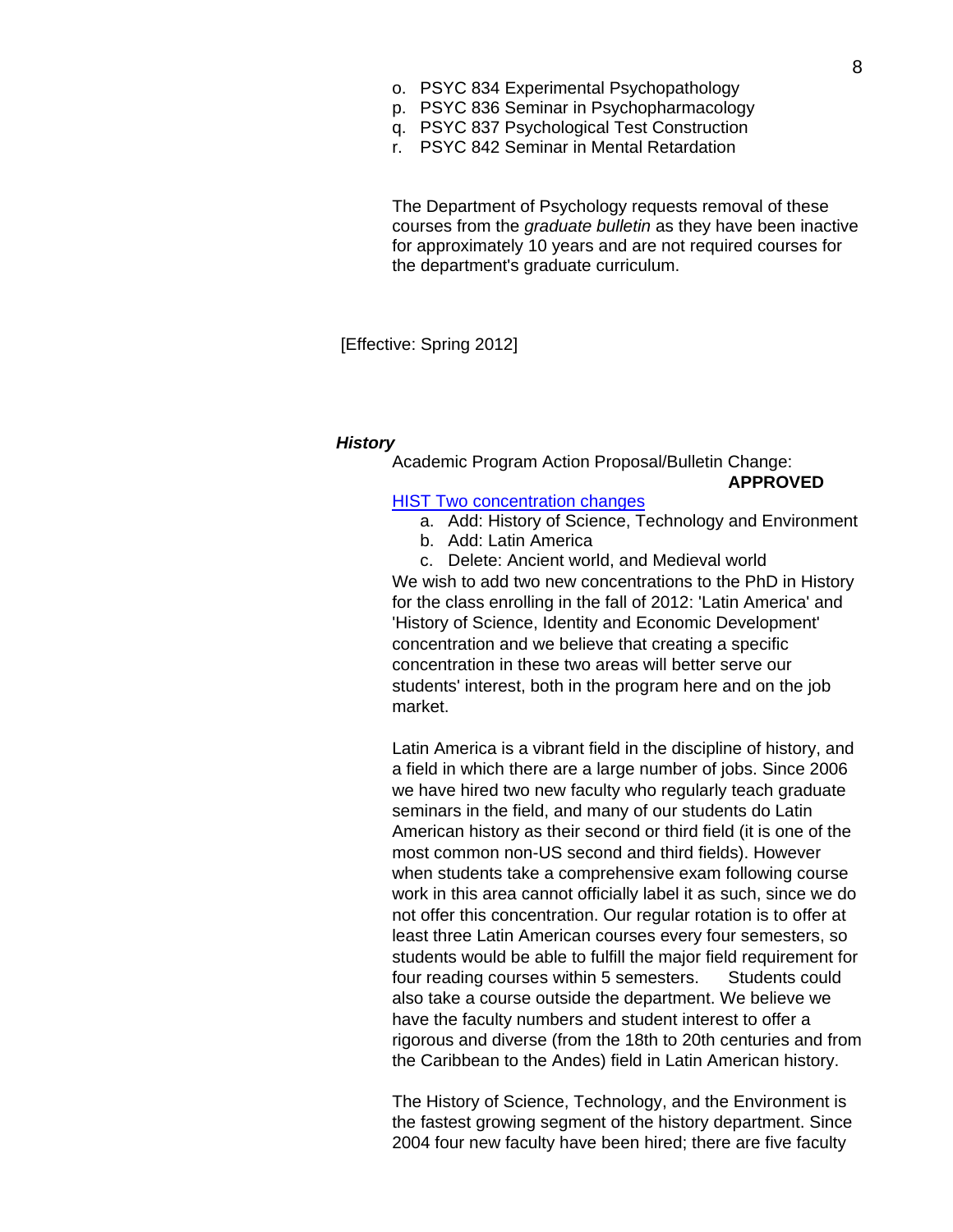in the department in this area. Since this is a fairly specific subdiscipline (with its own discrete, professional societies and fully-fledged departments at a number of universities) we feel it needs to be declared a concentration and not operate as a variant of the "Culture, Identity and Economic Development" concentration, in order to attract top-notch students to our program. There are currently several students working on history of STE topics in our program and graduate seminars are regularly offered.

We would also like to add an MA concentration in History of Science, Technology, and the Environment for the same reasons.

[Effective: Fall 2012]

# Academic Program Action Proposal/Bulletin Change: **APPROVED**

### [HIST 899 increase to 18 credits](http://gradschool.sc.edu/gradcouncil/curr_docs/APAHIST899_201141.pdf)

The changes to our PhD program requested here are driven by our self-assessment. Over the past two years we have examined the challenges our students face completing their degrees, and we have found that while nearly all students find writing a dissertation demanding, ours are also unusually tested by the extent and scheduling of their coursework and comprehensive exams, as well as by the difficulty of writing a master's thesis while taking courses en route to the PhD. Therefore, we propose to make the following change to the program in the interest of reducing time to degree (prior to admission to candidacy). These changes have been carefully crafted to avoid any reduction in the rigor of the program. These changes bring our program in line with other highlyranked PhD-granting institutions in history, such as Princeton, Harvard, UC Berkeley, Wisconsin, and Michigan.

1. We would like to offer direct admission to the PhD program, without requiring a MA as a condition of PhD admission or PhD degree conferral. Students could complete the MA by taking thesis credit and passing a defense of the MA thesis, but this will be eliminated as a requirement. This is to speed up time-to-degree. The program retains two research seminars, so there will be little or no reduction in the amount of research required prior to the dissertation phase of the program.

2. We will reduce the requirement for 48 hours in coursework (which includes HIST 799, 3 MA Thesis credits) to 42 hours in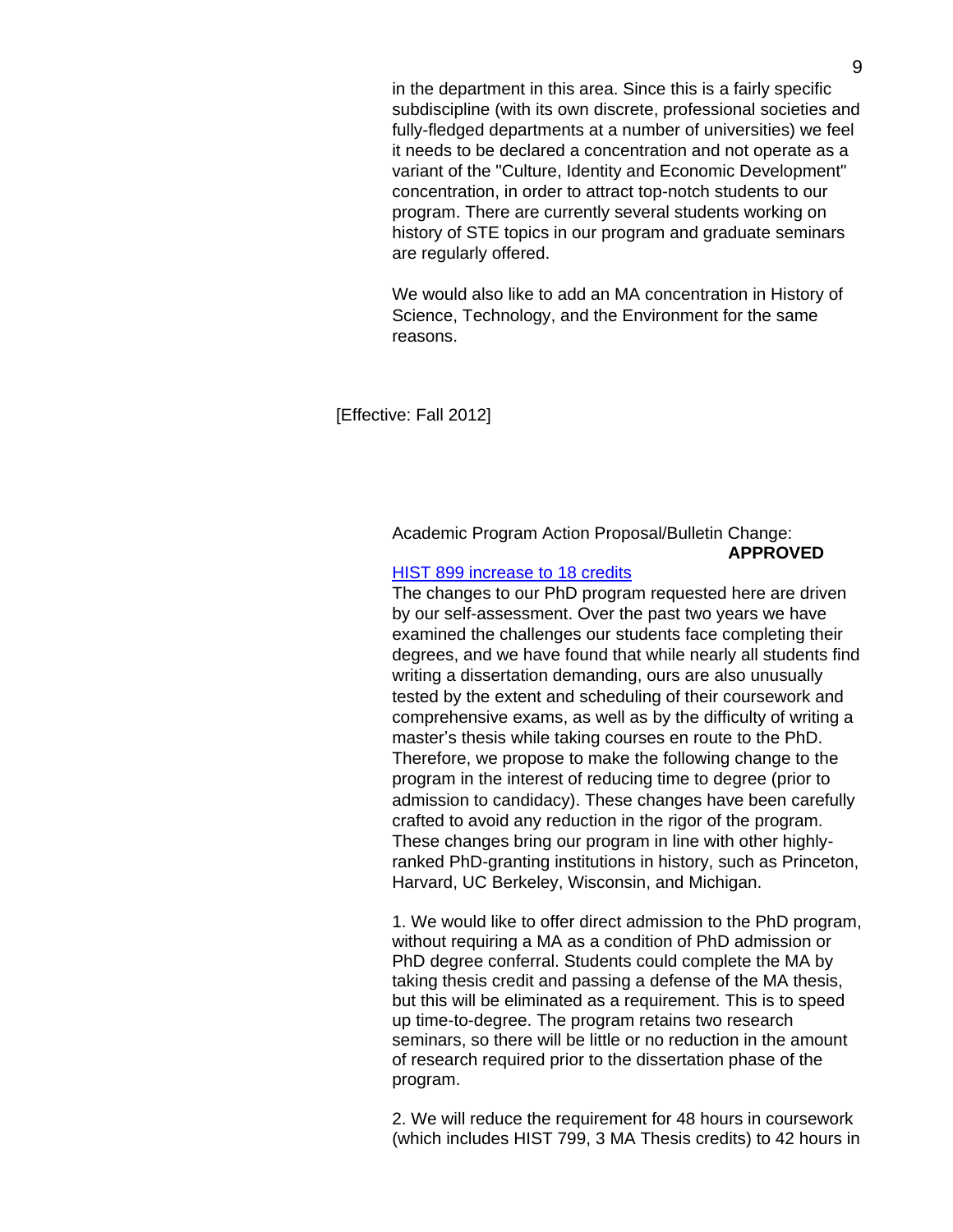coursework. This retains the current three field structure, but is designed to move students through their comprehensive exams by the end of the fifth semester. This is to speed up time-to-degree.

3. We will replace the reduction in coursework hours with an increase in dissertation hours (HIST 899) from 12 to 18. 60 total hours will continue to be required for the degree. This is to maintain the 60 hour degree requirement and shift students' emphasis to the dissertation. The overall quality of the dissertation in history is crucial for the academic job market. It matters far more than conference presentations, teaching experience or publications.

4. We will change our qualifying exam from the defense of the MA thesis to the submission of a seminar paper and its approval by the department's Graduate Committee. (Comprehensive exams remain the same in format). These papers can also be used for the assessment of the program, as they will become part of our records.

5. We want to 'clean up' the *bulletin* to make the requirements for our programs clearer to students. As it stands only some of the course requirements for the PhD are listed. This *bulletin* change offers a complete list of required coursework.

6. Changes have been made to the department description to reflect the new direct admission to the PhD as well as some new language about our admission policies that reflect current practice.

7. We also want eliminate long lists of courses in the MA bulletin description that remain 'on the books' but are not regularly offered.

[Effective: Fall 2012]

#### **GRADUATE SCHOOL**

Course Change Proposal: **APPROVED From:** [GRAD 800 The Graduate Student as Instructor](http://gradschool.sc.edu/gradcouncil/curr_docs/CCPGRAD800_201141.pdf) (1) Workshop in teaching skills sponsored by The Graduate School to enhance teaching experiences for graduate students who are

involved in formal or informal teaching.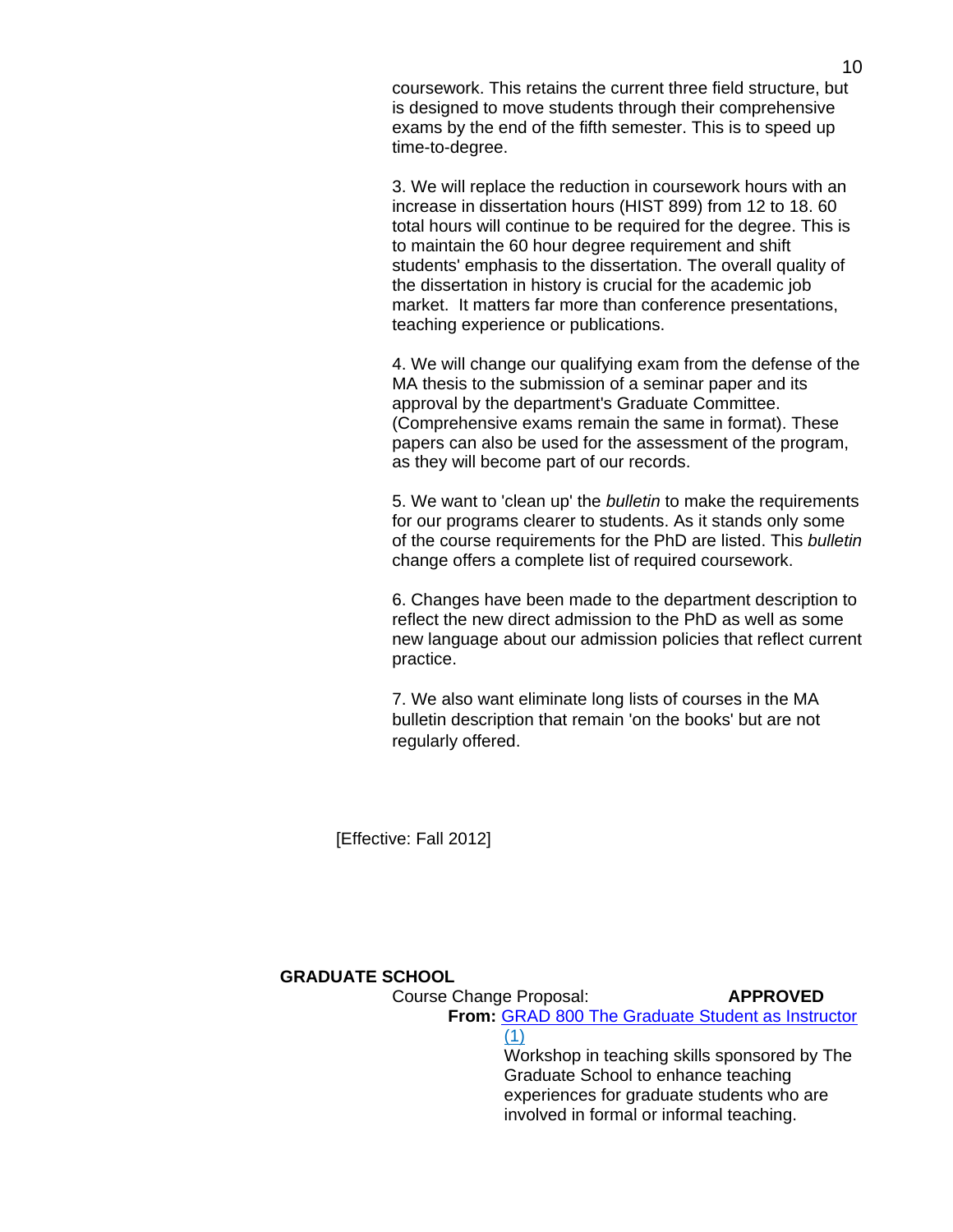Pass/Fail grading. Not for degree credit.

**To:** GRAD 800 The Graduate Student as Instructor (0-3) variable Workshop in teaching skills sponsored by The Graduate School to enhance teaching experiences for graduate students who are involved in formal or informal teaching. Pass/Fail grading. Not for degree credit. May be repeated up to 6 credits.

[Effective: Summer I 2011]

Course Change Proposal: **APPROVED From:** [GRAD 801 Graduate Student as Scholar \(1\)](http://gradschool.sc.edu/gradcouncil/curr_docs/CCPGRAD801_201141.pdf) Seminar examining scholarly growth and

professional productivity. Pass/Fail grading. Not for degree credit.

Prerequisites: Research project or permission of instructor.

**To:** GRAD 801 Graduate Student as Scholar (0-3) variable Seminar examining scholarly growth and professional productivity. Pass/Fail grading. Not for degree credit. May be repeated up to 6 credits.

[Effective: Summer I 2011]

## **MOORE SCHOOL OF BUSINESS** *International Business* Course Change Proposal: **APPROVED From:** [DMSB 711 Global Strategic Management I](http://gradschool.sc.edu/gradcouncil/curr_docs/CCPDMSB711_201141.pdf)

(1.5) Understanding strategic management in a global context.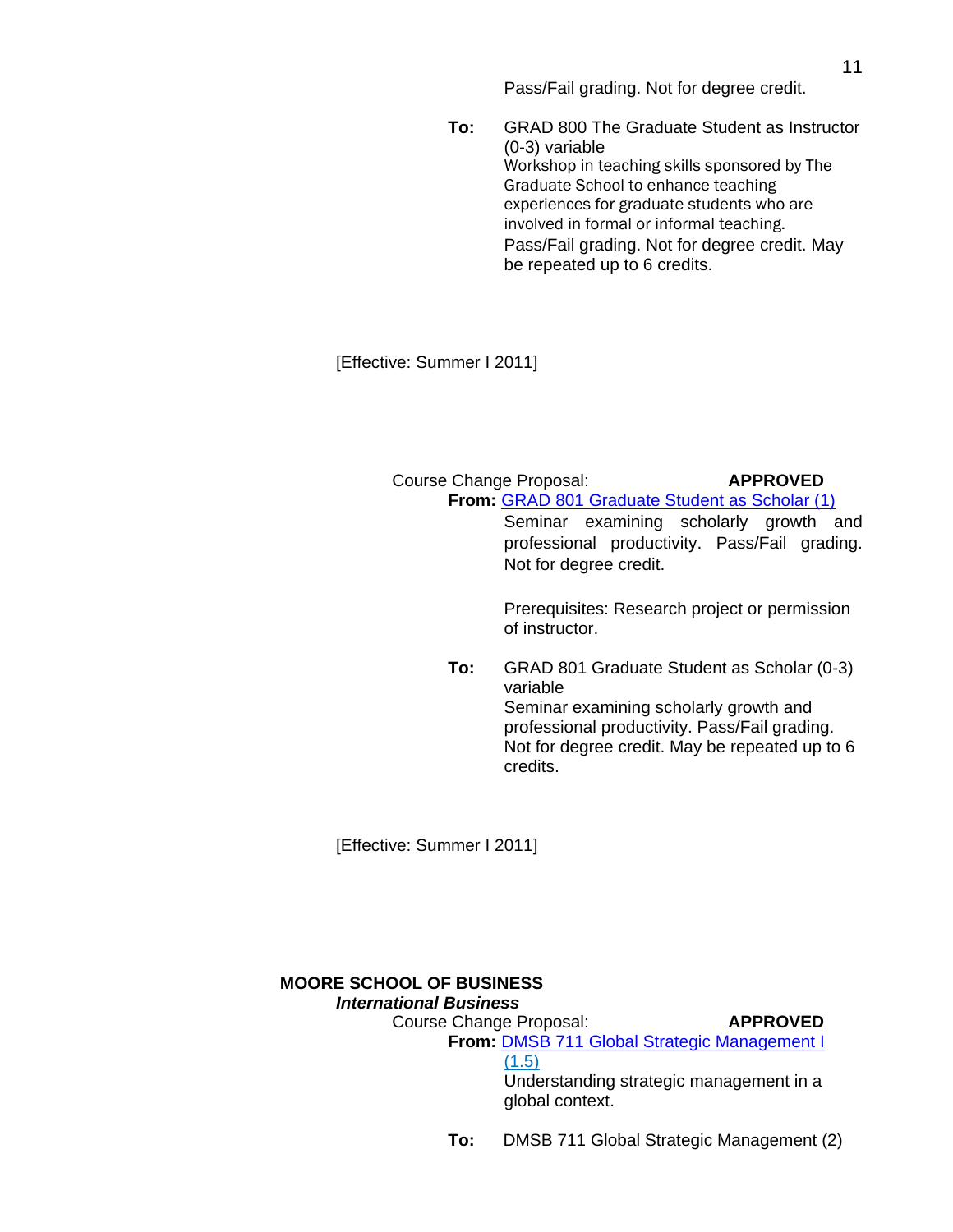Understanding strategic management in a global context.

[Effective: Summer I 2013]

Course Change Proposal: **APPROVED From:** [DMSB 714 International Management \(1-2\)](http://gradschool.sc.edu/gradcouncil/curr_docs/CCPDMSB714_201141.pdf) Knowledge and skills for managing multinational corporations, dealing with different cultures, and leading a global workforce. Best practices in global management.

> **To:** DMSB 714 Managing the Multinational Enterprise (3) Knowledge and skills for managing multinational corporations, dealing with different cultures, and leading a global workforce. Best practices in global management.

[Effective: Summer I 2013]

## **SCHOOL OF MUSIC**

Course Change Proposal: **APPROVED From:** [MUSC 776 Current Topics in Piano Pedagogy](http://gradschool.sc.edu/gradcouncil/curr_docs/CCPMUSC776_201141.pdf) (2) Topics in research, educational publishing, instruction in advanced keyboard skills, or course/curriculum development. Maybe repeated as topic varies. **To:** MUSC 776 Special Topics in Piano Pedagogy

(3) Content varies by suffix and title. May be repeated as topic varies.

[Effective: Spring 2012]

12. **Report of the Petitions and Appeals Committee** (Rhonda Jeffries)

No report

13. **Other Committee Reports**